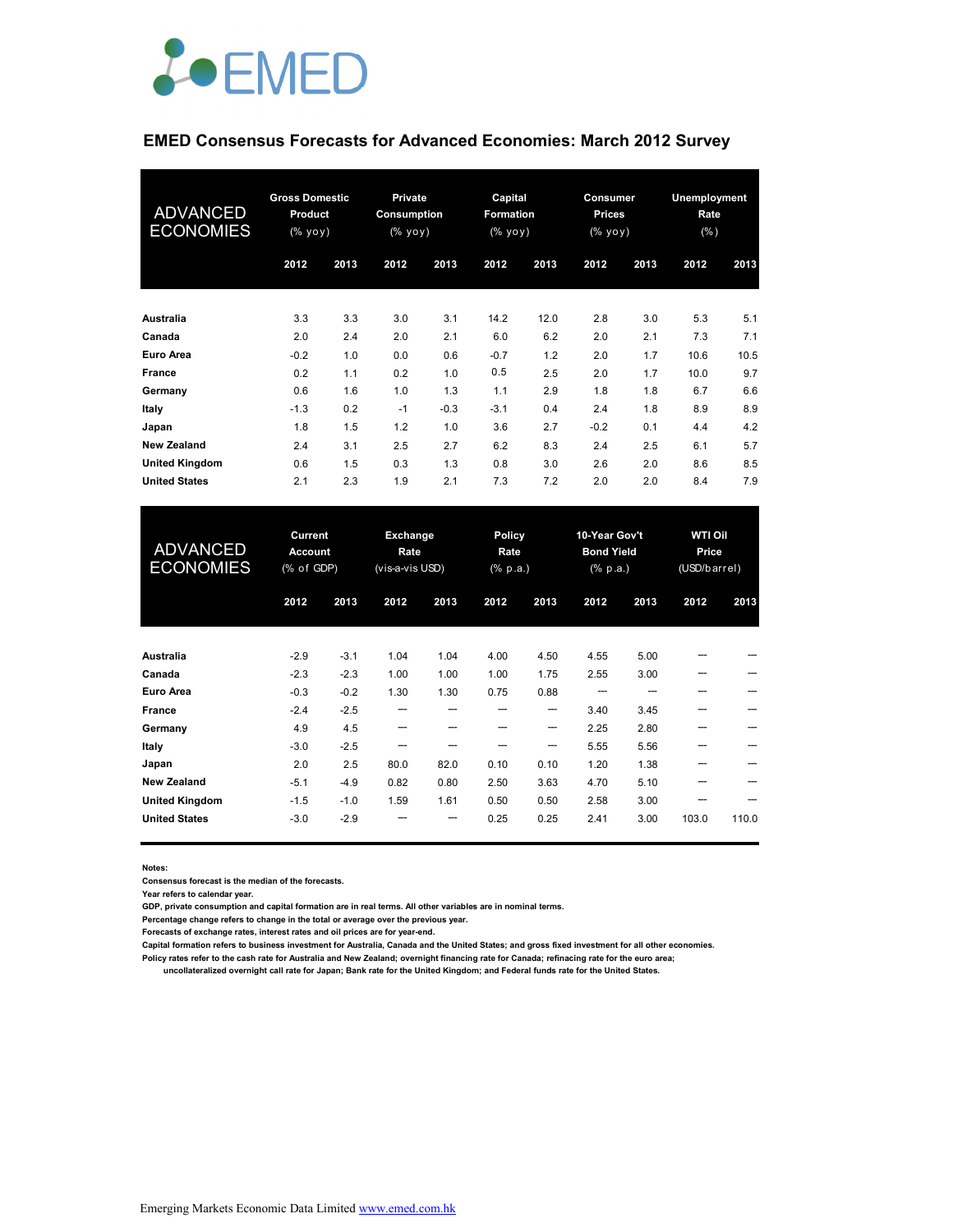

### **EMED Consensus Forecasts for Emerging Markets: March 2012 Survey**

| <b>EMERGING</b><br><b>MARKETS</b> | <b>Gross Domestic</b><br><b>Product</b><br>(% yoy) |      | Private<br>Consumption<br>$(\sqrt[6]{6}$ yoy) |      | <b>Fixed</b><br>Investment<br>(% yoy) |      | <b>Consumer</b><br><b>Prices</b><br>$(%$ (% yoy) |      | Unemployment<br>Rate<br>(% ) |      |
|-----------------------------------|----------------------------------------------------|------|-----------------------------------------------|------|---------------------------------------|------|--------------------------------------------------|------|------------------------------|------|
|                                   | 2012                                               | 2013 | 2012                                          | 2013 | 2012                                  | 2013 | 2012                                             | 2013 | 2012                         | 2013 |
| <b>Brazil</b>                     | 3.3                                                | 4.2  | 4.0                                           | 5.1  | 5.0                                   | 7.8  | 5.5                                              | 5.0  | 6.0                          | 6.0  |
| China                             | 8.4                                                | 8.5  | 11.1                                          | 9.7  | 10.7                                  | 9.7  | 3.5                                              | 4.0  | 4.1                          | 4.2  |
| <b>Hong Kong</b>                  | 3.1                                                | 4.5  | 3.9                                           | 4.5  | 4.0                                   | 5.1  | 4.0                                              | 3.8  | 3.9                          | 4.0  |
| India                             | 7.1                                                | 7.7  | 7.1                                           | 7.4  | 7.2                                   | 10.4 | 7.2                                              | 7.0  | ---                          | ---  |
| Indonesia                         | 6.0                                                | 6.5  | 4.9                                           | 5.2  | 8.4                                   | 9.1  | 5.0                                              | 5.5  | 6.9                          | 6.7  |
| <b>Malaysia</b>                   | 4.1                                                | 5.1  | 5.5                                           | 5.7  | 6.5                                   | 6.3  | 2.6                                              | 2.8  | 3.1                          | 3.2  |
| <b>Philippines</b>                | 4.0                                                | 4.8  | 4.7                                           | 5.0  | 5.8                                   | 6.1  | 3.7                                              | 4.3  | 7.1                          | 7.1  |
| <b>Russia</b>                     | 3.5                                                | 4.0  | 4.4                                           | 4.6  | 4.6                                   | 6.0  | 6.2                                              | 6.3  | 6.4                          | 6.2  |
| Singapore                         | 3.0                                                | 4.4  | 4.2                                           | 4.8  | 3.3                                   | 5.1  | 3.2                                              | 2.8  | 2.2                          | 2.2  |
| <b>South Korea</b>                | 3.5                                                | 4.1  | 2.9                                           | 3.2  | 2.2                                   | 5.0  | 3.2                                              | 3.1  | 3.3                          | 3.3  |
| Taiwan                            | 3.0                                                | 4.4  | 2.6                                           | 3.0  | 1.2                                   | 3.6  | 1.2                                              | 1.5  | 4.6                          | 4.5  |
| <b>Thailand</b>                   | 4.2                                                | 4.6  | 3.7                                           | 4.0  | 6.5                                   | 6.1  | 3.5                                              | 3.1  | 1.0                          | 1.0  |

| <b>EMERGING</b><br><b>MARKETS</b> | Money<br>Supply M2<br>(% yoy) |      | <b>Merchandise</b><br><b>Exports</b><br>(% yoy) |      | <b>Merchandise</b><br><b>Imports</b><br>(% yoy) |      | Current<br><b>Account</b><br>(% of GDP) |        | Exchange<br>Rate<br>(vis-a-vis USD) |      |
|-----------------------------------|-------------------------------|------|-------------------------------------------------|------|-------------------------------------------------|------|-----------------------------------------|--------|-------------------------------------|------|
|                                   | 2012                          | 2013 | 2012                                            | 2013 | 2012                                            | 2013 | 2012                                    | 2013   | 2012                                | 2013 |
| <b>Brazil</b>                     | 14.5                          | 13.9 | 4.2                                             | 7.4  | 7.6                                             | 10.9 | $-2.7$                                  | $-3.0$ | 1.75                                | 1.75 |
| China                             | 14.0                          | 14.0 | 9.8                                             | 13.3 | 12.9                                            | 15.8 | 3.0                                     | 2.4    | 6.15                                | 6.00 |
| <b>Hong Kong</b>                  | 7.0                           | 8.6  | 3.8                                             | 7.5  | 4.2                                             | 7.7  | 5.7                                     | 6.5    | 7.80                                | 7.80 |
| India                             | 16.3                          | 17.2 | 12.5                                            | 13.2 | 12.3                                            | 12.5 | $-2.8$                                  | $-2.7$ | 49.0                                | 47.0 |
| Indonesia                         | 15.0                          | 15.1 | 9.2                                             | 14.0 | 12.1                                            | 17.0 | 0.3                                     | 0.0    | 8800                                | 8800 |
| Malaysia                          | 10.0                          | 10.3 | 5.9                                             | 9.0  | 6.5                                             | 9.0  | 10.9                                    | 10.7   | 3.00                                | 2.90 |
| <b>Philippines</b>                | 11.5                          | 12.0 | 4.6                                             | 6.5  | 5.1                                             | 6.8  | 3.1                                     | 2.7    | 42.0                                | 41.0 |
| <b>Russia</b>                     | 17.0                          | 17.9 | 4.0                                             | 5.0  | 10.0                                            | 11.0 | 3.5                                     | 2.3    | 30.8                                | 30.1 |
| Singapore                         | 8.2                           | 11.0 | 3.2                                             | 8.1  | 4.7                                             | 8.5  | 16.6                                    | 16.7   | 1.23                                | 1.20 |
| <b>South Korea</b>                | 6.1                           | 7.0  | 6.0                                             | 10.0 | 7.0                                             | 10.4 | 1.8                                     | 1.6    | 1085                                | 1030 |
| Taiwan                            | 5.8                           | 5.5  | 4.0                                             | 7.7  | 4.2                                             | 7.8  | 6.9                                     | 6.8    | 29.8                                | 29.6 |
| <b>Thailand</b>                   | 10.5                          | 10.2 | 9.0                                             | 10.0 | 9.0                                             | 9.6  | 2.5                                     | 2.1    | 30.0                                | 30.3 |

**Notes:** 

**Consensus forecast is the median of the forecasts.**

**Year refers to calendar year except for India for which fiscal year (April to March) is used.**

**GDP, private consumption and fixed investment are in real terms. All other variables are in nominal terms.**

**Percentage change refers to change in the total or average over the previous year, except for money supply growth which is based on year-end figures.**

**Forecasts of exchange rates and interest rates are for year-end.**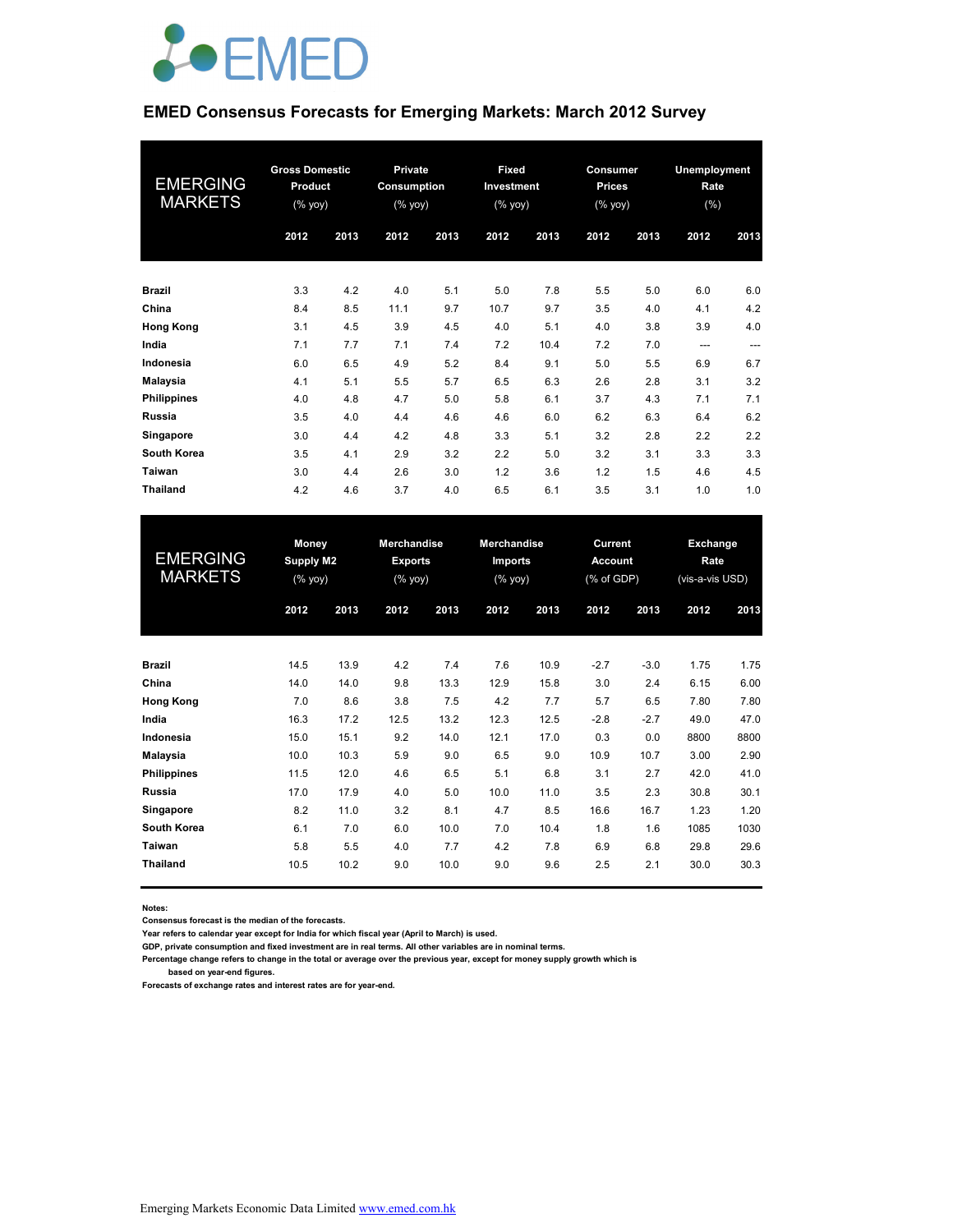

# **EMED Consensus Forecasts for the United States: March 2012 Survey**

| <b>UNITED STATES</b>                                | <b>Gross Domestic</b><br>Product<br>(% yoy) |            | Consumer<br><b>Prices</b><br>(% yoy) |            | <b>UNITED STATES</b>                                  | <b>Gross Domestic</b><br>Product<br>(% yoy) |            | Consumer<br><b>Prices</b><br>$(% \mathsf{Y}\rightarrow \mathsf{Y})$ (% $\mathsf{Y}\rightarrow \mathsf{Y}$ |             |
|-----------------------------------------------------|---------------------------------------------|------------|--------------------------------------|------------|-------------------------------------------------------|---------------------------------------------|------------|-----------------------------------------------------------------------------------------------------------|-------------|
|                                                     | 2012                                        | 2013       | 2012                                 | 2013       |                                                       | 2012                                        | 2013       | 2012                                                                                                      | 2013        |
|                                                     |                                             |            |                                      |            |                                                       |                                             |            |                                                                                                           |             |
| <b>ABN Amro</b>                                     | 2.1                                         | 2.3        | 1.7                                  | 1.6        | <b>Kiel Economics</b>                                 | 1.9                                         | 2.2        | 2.7                                                                                                       | 2.8         |
| <b>Action Economics</b>                             | 2.8                                         | 3.2        | 2.7                                  | 3.3        | <b>Mesirow Financial</b>                              | 2.2                                         | 2.3        | 2.0                                                                                                       | 1.8         |
| <b>AIB Global Treasury</b>                          | 2.5                                         | 2.5        | 2.4                                  | 2.2        | <b>Mizuho Securities</b>                              | 1.8                                         | 1.2        | 1.8                                                                                                       | n.a.        |
| Allianz                                             | 2.1                                         | 2.3        | 1.9                                  | 2.2        | <b>Moody's Analytics</b>                              | 2.5                                         | 2.9        | 2.1                                                                                                       | 2.0         |
| <b>Bank Julius Baer</b>                             | 1.8                                         | 2.2        | 2.2                                  | 2.2        | Morgan Keegan                                         | 2.6                                         | 3.4        | 2.2                                                                                                       | 2.7         |
| <b>Bank of Ireland</b>                              | 2.2                                         | n.a.       | 2.1                                  | n.a.       | <b>Mortgage Bankers Association</b>                   | 2.0                                         | 2.4        | 2.1                                                                                                       | 2.2         |
| <b>Barclays Capital</b>                             | 2.5                                         | 2.5        | 2.8                                  | 2.6        | <b>NAR</b>                                            | 2.3                                         | 3.1        | 2.2                                                                                                       | n.a.        |
| <b>BayernLB</b>                                     | 1.8                                         | 2.0        | 2.0                                  | 2.2        | <b>National Bank of Canada</b>                        | 2.5                                         | 2.5        | 1.9                                                                                                       | 2.3         |
| <b>BBVA</b>                                         | 2.3                                         | 2.2        | 2.3                                  | 2.3        | <b>Natixis</b>                                        | 2.4                                         | 1.8        | 2.0                                                                                                       | 1.9         |
| <b>Berenberg Capital Markets</b>                    | 1.3                                         | 2.0        | 2.1                                  | 2.0        | <b>NIESR</b>                                          | 1.9                                         | n.a.       | 1.9                                                                                                       | n.a.        |
| <b>BHF Bank</b>                                     | 2.5                                         | 2.8        | 1.8                                  | 2.2        | <b>NLI Research Institute</b>                         | 2.3                                         | 2.5        | 2.1                                                                                                       | 1.8         |
| <b>BMO Capital Markets</b>                          | 2.4                                         | 2.7        | 2.2                                  | 2.1        | Nordea                                                | 1.7                                         | 2.6        | 2.0                                                                                                       | n.a.        |
| <b>BNP Paribas</b>                                  | 1.9                                         | 2.2        | 1.9                                  | 2.0        | <b>Northern Trust</b>                                 | 2.4                                         | n.a.       | 1.9                                                                                                       | n.a.        |
| <b>BWC Capital Markets</b>                          | 1.8                                         | n.a.       | 2.4                                  | n.a.       | <b>OCBC Bank</b>                                      | 1.7                                         | n.a.       | 2.1                                                                                                       | n.a.        |
| <b>Capital Economics</b>                            | 1.5                                         | 2.0        | 1.3                                  | 1.0        | <b>PNC</b>                                            | 2.3                                         | 2.6        | 2.2                                                                                                       | 2.3         |
| <b>CIBC World Markets</b>                           | 2.3                                         | 1.9        | 1.9                                  | 1.9        | Prometeia                                             | 2.0                                         | 1.8        | 2.1                                                                                                       | 2.8         |
| <b>Comerica Bank</b>                                | 2.2                                         | 2.8        | 2.0                                  | 2.0        | Rabobank                                              | 1.5                                         | n.a.       | 2.0                                                                                                       | n.a.<br>2.1 |
| Commerzbank                                         | 2.0                                         | 2.5        | 2.0                                  | 2.0        | <b>Raymond James</b>                                  | 2.2                                         | 2.6        | 2.1                                                                                                       |             |
| <b>Credit Agricole</b>                              | 1.8<br>2.3                                  | 2.0<br>2.0 | 1.6<br>2.2                           | 1.5<br>1.5 | <b>ROBECO</b>                                         | 2.1<br>2.5                                  | n.a.       | 2.1<br>2.2                                                                                                | n.a.<br>1.8 |
| <b>Credit Suisse</b><br>Daiwa Institute of Research | 2.3                                         | 2.6        | 2.1                                  | 2.1        | Royal Bank of Canada<br><b>Royal Bank of Scotland</b> | 2.2                                         | 3.0<br>2.5 | 2.0                                                                                                       | 2.3         |
| <b>Danske Bank</b>                                  | 2.5                                         | 2.6        | 2.3                                  | 1.7        | <b>RWI</b>                                            | 1.6                                         | n.a.       | 2.1                                                                                                       | n.a.        |
| <b>DBS Bank</b>                                     | 2.5                                         | n.a.       | 2.4                                  | n.a.       | <b>Schroders</b>                                      | 2.1                                         | 1.9        | 1.8                                                                                                       | 1.0         |
| Deka Bank                                           | 2.1                                         | 2.5        | 1.8                                  | 2.1        | <b>Scotia Capital</b>                                 | 2.1                                         | 2.2        | 2.7                                                                                                       | 1.9         |
| <b>Desjardins</b>                                   | 2.0                                         | 2.1        | 2.0                                  | 1.9        | <b>Societe Generale</b>                               | 1.5                                         | 1.7        | 1.7                                                                                                       | 1.8         |
| <b>DIW</b>                                          | 1.5                                         | 1.7        | 3.2                                  | 3.2        | <b>Standard &amp; Poor's</b>                          | 2.1                                         | 2.3        | 2.0                                                                                                       | 1.8         |
| D <sub>n</sub> B NOR                                | 1.8                                         | 2.0        | 1.8                                  | 1.7        | <b>Standard Chartered</b>                             | 1.7                                         | 2.5        | 1.6                                                                                                       | 1.8         |
| DZ Bank                                             | 2.0                                         | 2.0        | 2.4                                  | 2.6        | <b>TD Economics</b>                                   | 1.9                                         | 2.3        | 1.7                                                                                                       | 1.7         |
| <b>Erste Group Bank AG</b>                          | 1.8                                         | 2.0        | 1.8                                  | 1.7        | <b>UBS</b>                                            | 2.2                                         | 2.6        | 2.0                                                                                                       | 1.8         |
| <b>Experian Economics</b>                           | 2.1                                         | 2.6        | 2.0                                  | 2.5        | <b>UniCredit Group</b>                                | 2.3                                         | 2.5        | 1.8                                                                                                       | 2.3         |
| <b>Fannie Mae</b>                                   | 2.2                                         | 2.4        | 2.4                                  | 2.1        | <b>UOB</b>                                            | 1.5                                         | n.a.       | 1.1                                                                                                       | n.a.        |
| <b>First Trust Advisors</b>                         | 2.6                                         | 3.7        | 2.9                                  | 4.1        | <b>Wells Fargo</b>                                    | 2.2                                         | n.a.       | 2.5                                                                                                       | n.a.        |
| <b>Freddie Mac</b>                                  | 2.4                                         | 3.5        | 1.9                                  | 2.0        | WestLB                                                | 1.8                                         | 2.0        | 1.8                                                                                                       | n.a.        |
| Handelsbanken                                       | 2.5                                         | 2.6        | 1.8                                  | 1.8        | <b>WGZ Bank</b>                                       | 2.1                                         | 2.0        | 1.8                                                                                                       | 2.0         |
| <b>IFO Munich Institute</b>                         | 1.9                                         | n.a.       | 1.9                                  | n.a.       |                                                       |                                             |            |                                                                                                           |             |
| Intesa Sanpaolo                                     | 2.2                                         | n.a.       | 2.0                                  | n.a.       | <b>CONSENSUS</b>                                      |                                             |            |                                                                                                           |             |
| Invesco                                             | 2.0                                         | n.a.       | 1.4                                  | n.a.       | <b>Median</b>                                         | 2.1                                         | 2.3        | 2.0                                                                                                       | 2.0         |
| <b>ITOCHU Institute</b>                             | 2.1                                         | 2.3        | 1.6                                  | 1.9        | Mean                                                  | 2.1                                         | 2.4        | 2.0                                                                                                       | 2.1         |
| <b>KBC</b>                                          | 1.7                                         | 1.9        | 1.8                                  | 2.1        | High                                                  | 2.8                                         | 3.7        | 3.2                                                                                                       | 4.1         |
| <b>KBL</b>                                          | 2.1                                         | n.a.       | 2.1                                  | n.a.       | Low                                                   | 1.3                                         | 1.2        | 1.1                                                                                                       | 1.0         |
| KCIC                                                | 1.9                                         | 2.2        | 1.8                                  | 1.7        | <b>Standard Deviation</b>                             | 0.3                                         | 0.5        | 0.3                                                                                                       | 0.5         |
|                                                     |                                             |            |                                      |            |                                                       |                                             |            |                                                                                                           |             |

 *Continues in the next column…*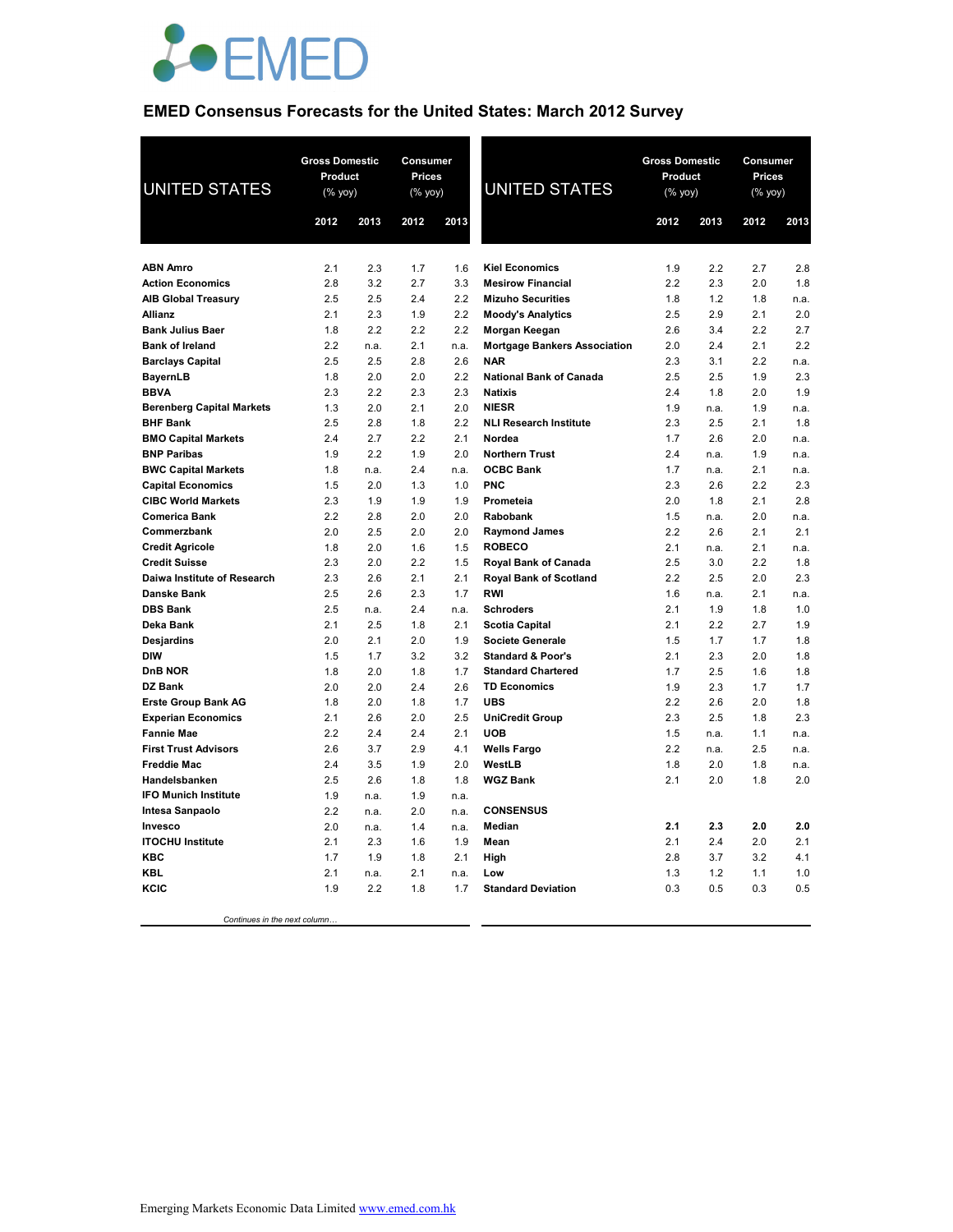

# **EMED Consensus Forecasts for the Euro Area and Japan: March 2012 Survey**

| <b>EURO AREA</b>                 | <b>Gross Domestic</b><br>Product<br>(% yoy) |        | <b>Consumer</b><br>Prices<br>$(% \mathsf{Y}^{\prime }\mathsf{Y}^{\prime }\mathsf{Y}^{\prime })$ |      | <b>EURO AREA</b>                | <b>Gross Domestic</b><br>Product<br>$(% \mathsf{Y}^{\prime }\mathsf{Y}^{\prime }\mathsf{Y}^{\prime })$ |        | Consumer<br><b>Prices</b><br>(% yoy) |      |
|----------------------------------|---------------------------------------------|--------|-------------------------------------------------------------------------------------------------|------|---------------------------------|--------------------------------------------------------------------------------------------------------|--------|--------------------------------------|------|
|                                  | 2012                                        | 2013   | 2012                                                                                            | 2013 |                                 | 2012                                                                                                   | 2013   | 2012                                 | 2013 |
|                                  |                                             |        |                                                                                                 |      |                                 |                                                                                                        |        |                                      |      |
| <b>ABN Amro</b>                  | $-0.8$                                      | 1.4    | 1.6                                                                                             | 1.1  | Invesco                         | 0.3                                                                                                    | n.a.   | 1.8                                  | n.a. |
| <b>Action Economics</b>          | 0.0                                         | 0.8    | 2.4                                                                                             | 1.7  | <b>KBC</b>                      | $-0.2$                                                                                                 | 1.4    | 1.7                                  | 1.6  |
| <b>AIB Global Treasury</b>       | 0.3                                         | 1.2    | 1.9                                                                                             | 1.8  | <b>KBL</b>                      | $-0.3$                                                                                                 | n.a.   | 1.8                                  | n.a. |
| <b>Allianz</b>                   | 0.3                                         | 1.3    | 2.1                                                                                             | 1.7  | KCIC                            | $-0.7$                                                                                                 | 0.5    | 1.8                                  | 1.8  |
| <b>Bank Julius Baer</b>          | $-0.4$                                      | 0.9    | 1.9                                                                                             | 1.4  | <b>Kiel Economics</b>           | $-0.1$                                                                                                 | 1.2    | 1.6                                  | 1.5  |
| <b>Bank MPS</b>                  | $-0.4$                                      | 0.5    | 2.9                                                                                             | 2.0  | <b>Mizuho Securities</b>        | $-0.4$                                                                                                 | 0.8    | 1.8                                  | n.a. |
| <b>Bank of Ireland</b>           | 0.0                                         | n.a.   | 1.9                                                                                             | n.a. | <b>Natixis</b>                  | $-0.3$                                                                                                 | 0.8    | 2.2                                  | 1.7  |
| <b>Barclays Capital</b>          | $-0.4$                                      | 0.9    | 2.4                                                                                             | 1.8  | <b>NIESR</b>                    | $-0.2$                                                                                                 | n.a.   | 2.2                                  | n.a. |
| <b>BayernLB</b>                  | $-0.1$                                      | 1.0    | 1.9                                                                                             | 1.6  | <b>NLI Research Institute</b>   | $-0.1$                                                                                                 | 1.0    | 2.3                                  | 1.8  |
| <b>BBVA</b>                      | $-0.5$                                      | 1.0    | 1.8                                                                                             | 1.3  | Nordea                          | $-0.2$                                                                                                 | 1.0    | 1.8                                  | n.a. |
| <b>Berenberg Capital Markets</b> | $-0.7$                                      | 1.8    | 2.0                                                                                             | 1.8  | <b>OCBC Bank</b>                | $-0.5$                                                                                                 | n.a.   | 1.9                                  | n.a. |
| <b>BHF Bank</b>                  | 0.0                                         | 0.8    | 2.1                                                                                             | 1.9  | Prometeia                       | $-0.3$                                                                                                 | 0.9    | 2.2                                  | 1.9  |
| <b>BMO Capital Markets</b>       | $-1.0$                                      | 1.2    | 2.4                                                                                             | 1.9  | <b>Rabobank</b>                 | 0.5                                                                                                    | n.a.   | 1.5                                  | n.a. |
| <b>BNP Paribas</b>               | 0.0                                         | 1.2    | 2.0                                                                                             | 1.4  | <b>ROBECO</b>                   | 0.4                                                                                                    | n.a.   | 1.8                                  | n.a. |
| <b>BWC Capital Markets</b>       | 1.0                                         | n.a.   | 2.0                                                                                             | n.a. | <b>Roubini Global Economics</b> | $-0.6$                                                                                                 | 0.0    | 2.0                                  | 1.7  |
| <b>Capital Economics</b>         | $-1.0$                                      | $-2.5$ | 2.2                                                                                             | 1.0  | Royal Bank of Canada            | $-0.1$                                                                                                 | 1.3    | 2.2                                  | 1.6  |
| <b>CIBC World Markets</b>        | 0.4                                         | n.a.   | 1.7                                                                                             | n.a. | Royal Bank of Scotland          | $-0.1$                                                                                                 | 0.8    | 2.3                                  | 1.5  |
| Commerzbank                      | $-0.4$                                      | 0.8    | 2.3                                                                                             | 1.7  | <b>RWI</b>                      | 0.4                                                                                                    | n.a.   | 1.5                                  | n.a. |
| <b>Credit Agricole</b>           | 0.0                                         | 1.2    | 1.9                                                                                             | 1.8  | <b>Schroders</b>                | $-0.8$                                                                                                 | 0.0    | 1.8                                  | 1.4  |
| <b>Credit Suisse</b>             | $-0.5$                                      | 1.7    | 1.9                                                                                             | 1.6  | <b>Scotia Capital</b>           | $-0.5$                                                                                                 | 0.9    | 1.8                                  | 1.9  |
| <b>Danske Bank</b>               | 0.3                                         | 1.5    | 2.2                                                                                             | 1.8  | <b>Societe Generale</b>         | $-0.3$                                                                                                 | 0.6    | 2.1                                  | 1.5  |
| <b>DBS Bank</b>                  | 0.0                                         | n.a.   | 1.7                                                                                             | n.a. | <b>Standard Chartered</b>       | $-1.5$                                                                                                 | 1.5    | 1.9                                  | 1.6  |
| Deka Bank                        | $-0.4$                                      | 0.9    | 2.0                                                                                             | 1.7  | <b>TD Economics</b>             | $-1.2$                                                                                                 | 1.3    | 2.4                                  | 1.8  |
| <b>DIW</b>                       | $-0.2$                                      | 1.2    | 1.9                                                                                             | 2.0  | <b>UBS</b>                      | $-0.7$                                                                                                 | 0.8    | 2.2                                  | 2.0  |
| <b>DnB NOR</b>                   | 0.2                                         | 1.2    | 2.0                                                                                             | 1.6  | <b>UniCredit Group</b>          | 0.6                                                                                                    | 1.6    | 2.1                                  | 1.9  |
| DZ Bank                          | 0.2                                         | 0.9    | 2.1                                                                                             | 2.2  | WestLB                          | 0.1                                                                                                    | 1.0    | 1.8                                  | n.a. |
| <b>Erste Group Bank AG</b>       | 0.2                                         | 1.2    | 1.8                                                                                             | 1.6  | <b>WGZ Bank</b>                 | $-0.7$                                                                                                 | 0.7    | 2.0                                  | 1.7  |
| <b>ETLA</b>                      | $-0.4$                                      | 0.8    | 2.1                                                                                             | 1.8  |                                 |                                                                                                        |        |                                      |      |
| <b>EUROFER</b>                   | 0.1                                         | 1.5    | 1.9                                                                                             | 1.8  | <b>CONSENSUS</b>                |                                                                                                        |        |                                      |      |
| <b>Experian Economics</b>        | $-0.5$                                      | 0.9    | 2.1                                                                                             | 1.9  | <b>Median</b>                   | $-0.2$                                                                                                 | 1.0    | 2.0                                  | 1.7  |
| Handelsbanken                    | 0.0                                         | 1.0    | 1.7                                                                                             | 1.6  | Mean                            | $-0.2$                                                                                                 | 0.9    | 2.0                                  | 1.7  |
| <b>IFO Munich Institute</b>      | $-0.2$                                      | n.a.   | 1.2                                                                                             | n.a. | High                            | 1.0                                                                                                    | 1.8    | 2.9                                  | 2.2  |
| Intesa Sanpaolo                  | 0.0                                         | n.a.   | 2.1                                                                                             | n.a. | Low                             | $-1.5$                                                                                                 | $-2.5$ | 1.2                                  | 1.0  |
|                                  |                                             |        |                                                                                                 |      | <b>Standard Deviation</b>       | 0.5                                                                                                    | 0.6    | 0.3                                  | 0.2  |
| Continues in the next column     |                                             |        |                                                                                                 |      |                                 |                                                                                                        |        |                                      |      |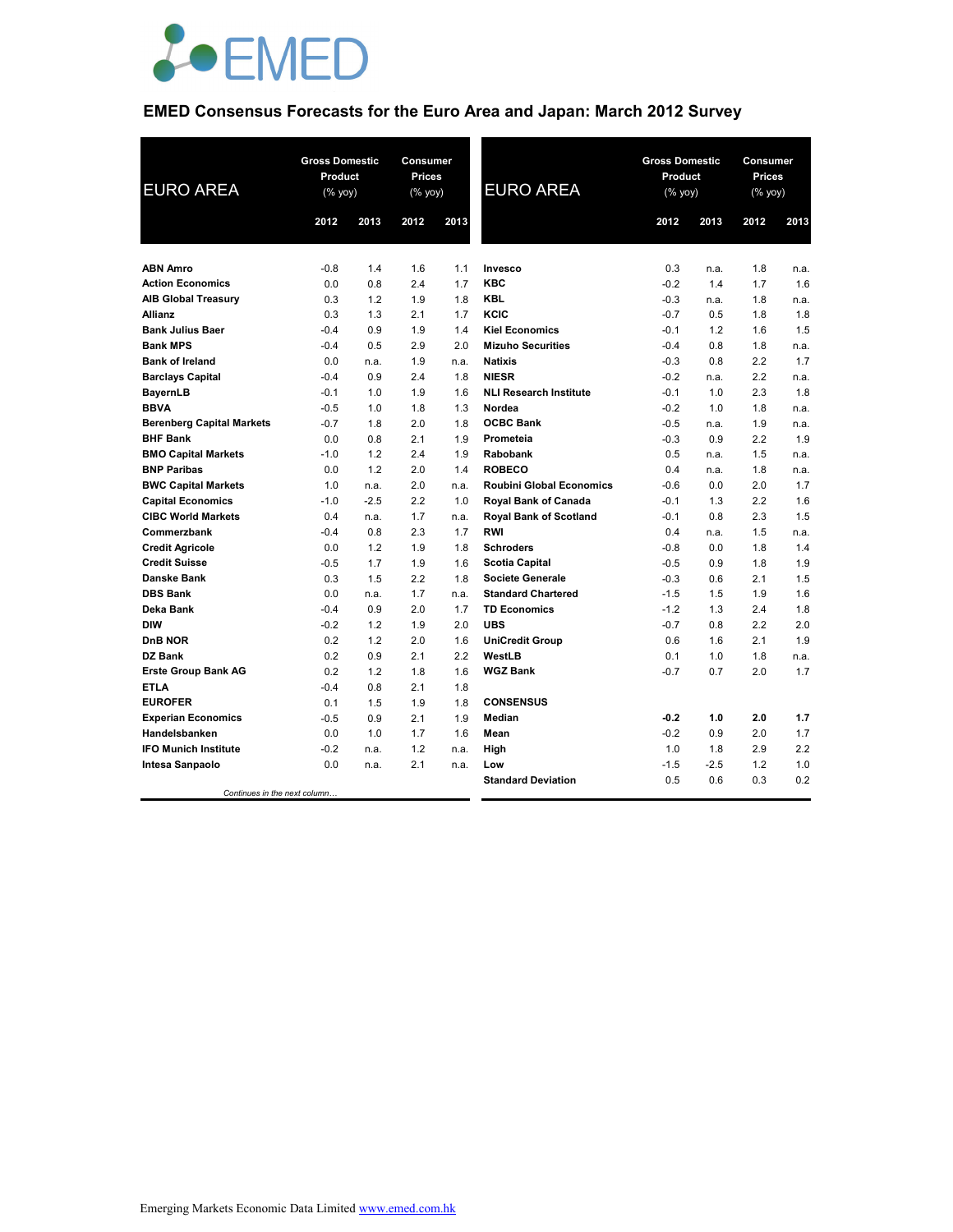

# **EMED Consensus Forecasts for the Euro Area and Japan: March 2012 Survey**

| <b>JAPAN</b>                     | <b>Gross Domestic</b><br>Product<br>(% yoy) |      | Consumer<br><b>Prices</b><br>(% yoy) |        | <b>JAPAN</b>                    | <b>Gross Domestic</b><br>Product<br>(% yoy) |      | Consumer<br><b>Prices</b><br>(% yoy) |        |
|----------------------------------|---------------------------------------------|------|--------------------------------------|--------|---------------------------------|---------------------------------------------|------|--------------------------------------|--------|
|                                  | 2012                                        | 2013 | 2012                                 | 2013   |                                 | 2012                                        | 2013 | 2012                                 | 2013   |
|                                  |                                             |      |                                      |        |                                 |                                             |      |                                      |        |
| <b>ABN Amro</b>                  | 1.7                                         | 1.3  | $-0.3$                               | 0.2    | <b>KBC</b>                      | 1.6                                         | 1.4  | $-0.3$                               | $-0.2$ |
| <b>Action Economics</b>          | 1.5                                         | 2.0  | 0.2                                  | 0.8    | KCIC                            | 1.9                                         | 1.5  | 0.0                                  | 0.4    |
| <b>AIB Global Treasury</b>       | 1.1                                         | 1.0  | 0.0                                  | 0.0    | <b>Kiel Economics</b>           | 1.8                                         | 1.4  | $-0.5$                               | $-0.3$ |
| <b>Bank Julius Baer</b>          | 1.8                                         | 1.5  | $-0.2$                               | $-0.1$ | <b>Mizuho Securities</b>        | 1.9                                         | 1.1  | $-0.4$                               | $-0.4$ |
| <b>Barclays Capital</b>          | 2.4                                         | 2.1  | $-0.2$                               | 0.1    | <b>Moody's Analytics</b>        | 1.6                                         | 1.7  | 0.0                                  | 0.3    |
| <b>BayernLB</b>                  | 1.5                                         | 1.4  | 0.1                                  | 0.0    | <b>Natixis</b>                  | 2.1                                         | 1.0  | $-0.4$                               | $-0.3$ |
| <b>BBVA</b>                      | 2.2                                         | 1.3  | $-0.2$                               | 0.2    | <b>NIESR</b>                    | 1.8                                         | n.a. | $-0.2$                               | n.a.   |
| <b>Berenberg Capital Markets</b> | 1.4                                         | 1.5  | $-0.4$                               | 0.2    | <b>NLI Research Institute</b>   | 1.7                                         | 1.6  | $-0.1$                               | 0.2    |
| <b>BHF Bank</b>                  | 0.9                                         | 1.5  | $-0.4$                               | 0.0    | Nordea                          | 2.5                                         | 1.2  | 0.3                                  | n.a.   |
| <b>BMO Capital Markets</b>       | 1.3                                         | 1.6  | 0.1                                  | 0.5    | <b>OCBC Bank</b>                | 1.7                                         | n.a. | $-0.4$                               | n.a.   |
| <b>BNP Paribas</b>               | 1.2                                         | 1.0  | $-0.2$                               | $-0.2$ | Prometeia                       | 1.7                                         | 1.8  | $-0.1$                               | 0.2    |
| <b>BWC Capital Markets</b>       | 1.0                                         | n.a. | 0.0                                  | n.a.   | Rabobank                        | 2.0                                         | n.a. | 0.3                                  | n.a.   |
| <b>Capital Economics</b>         | 1.0                                         | 0.5  | $-0.6$                               | 0.0    | <b>ROBECO</b>                   | 2.1                                         | n.a. | $-0.2$                               | n.a.   |
| <b>CIBC World Markets</b>        | 2.5                                         | n.a. | $-0.2$                               | n.a.   | <b>Roubini Global Economics</b> | 1.6                                         | 0.8  | $-0.4$                               | $-0.2$ |
| Commerzbank                      | 1.9                                         | 1.8  | 0.0                                  | 0.2    | <b>Royal Bank of Scotland</b>   | 1.8                                         | 1.5  | $-0.3$                               | $-0.1$ |
| <b>Credit Agricole</b>           | 2.5                                         | 1.3  | 0.1                                  | 0.2    | <b>RWI</b>                      | 2.0                                         | n.a. | 0.0                                  | n.a.   |
| <b>Credit Suisse</b>             | 1.4                                         | 1.6  | $-0.3$                               | $-0.1$ | <b>Schroders</b>                | 1.8                                         | 1.2  | $-0.2$                               | $-0.2$ |
| Daiwa Institute of Research      | 1.5                                         | 1.4  | $-0.4$                               | 0.0    | <b>Scotia Capital</b>           | 2.2                                         | 1.7  | 0.0                                  | 0.2    |
| <b>Danske Bank</b>               | 2.5                                         | 1.6  | $-0.1$                               | 0.2    | <b>Societe Generale</b>         | 2.4                                         | 2.0  | $-0.4$                               | 0.1    |
| <b>DBS Bank</b>                  | 2.1                                         | n.a. | $-0.1$                               | n.a.   | <b>Standard Chartered</b>       | 0.8                                         | 3.1  | $-0.1$                               | 0.2    |
| Deka Bank                        | 1.5                                         | 1.5  | $-0.2$                               | 0.9    | <b>TD Economics</b>             | 2.2                                         | 1.9  | 0.2                                  | 0.3    |
| <b>DIW</b>                       | 2.2                                         | 1.5  | $-0.3$                               | 0.0    | <b>UBS</b>                      | 2.5                                         | 1.9  | $-0.1$                               | 0.3    |
| DnB NOR                          | 1.8                                         | 1.7  | $-0.1$                               | $-0.1$ | <b>UniCredit Group</b>          | 2.0                                         | 1.8  | $-0.3$                               | 0.1    |
| DZ Bank                          | 1.5                                         | 1.5  | 0.1                                  | 0.1    | <b>UOB</b>                      | 2.0                                         | n.a. | $-0.1$                               | n.a.   |
| <b>Erste Group Bank AG</b>       | 2.3                                         | 2.0  | $-0.5$                               | 0.0    |                                 |                                             |      |                                      |        |
| <b>Experian Economics</b>        | 1.7                                         | 1.6  | $-0.2$                               | 0.5    | <b>CONSENSUS</b>                |                                             |      |                                      |        |
| <b>IFO Munich Institute</b>      | 2.0                                         | n.a. | $-0.1$                               | n.a.   | Median                          | 1.8                                         | 1.5  | $-0.2$                               | 0.1    |
| Intesa Sanpaolo                  | 2.2                                         | n.a. | $-0.2$                               | n.a.   | Mean                            | 1.8                                         | 1.5  | $-0.2$                               | 0.1    |
| Invesco                          | 2.4                                         | n.a. | 0.1                                  | n.a.   | High                            | 2.5                                         | 3.1  | 0.3                                  | 0.9    |
| <b>ITOCHU Institute</b>          | 1.7                                         | 1.8  | $-0.1$                               | 0.2    | Low                             | 0.8                                         | 0.5  | $-0.6$                               | $-0.4$ |
| <b>JCER</b>                      | 1.5                                         | 1.5  | 0.0                                  | 0.2    | <b>Standard Deviation</b>       | 0.4                                         | 0.4  | 0.2                                  | 0.3    |

 *Continues in the next column…*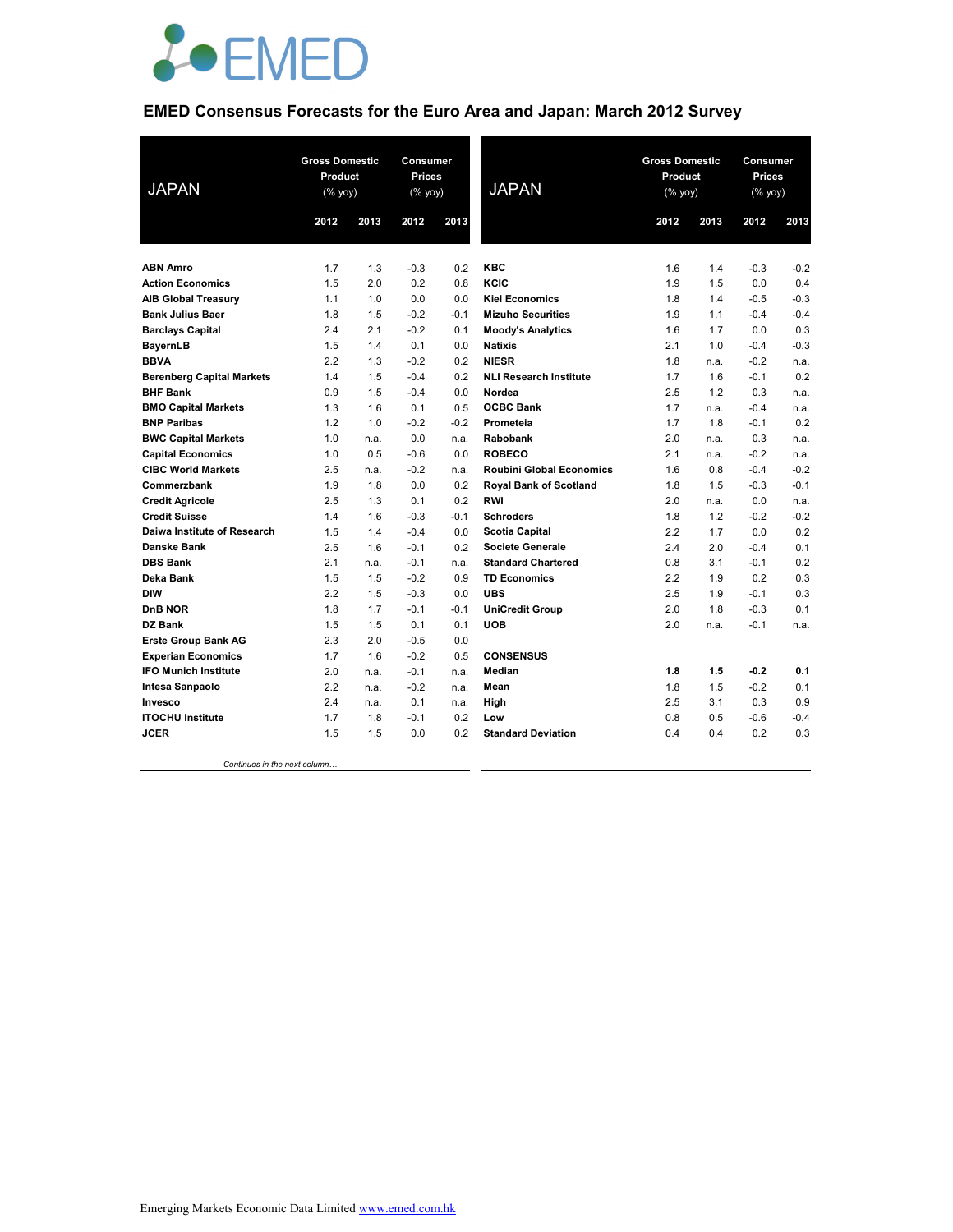

# **EMED Consensus Forecasts for China: March 2012 Survey**

| <b>CHINA</b>                           |      | <b>Gross Domestic</b><br><b>Gross Domestic</b><br><b>Consumer</b><br>Product<br><b>Prices</b><br>Product<br><b>CHINA</b><br>(% yoy)<br>(% yoy)<br>$(%$ yoy) |      |      | Consumer<br><b>Prices</b><br>(% yoy) |      |      |      |      |
|----------------------------------------|------|-------------------------------------------------------------------------------------------------------------------------------------------------------------|------|------|--------------------------------------|------|------|------|------|
|                                        | 2012 | 2013                                                                                                                                                        | 2012 | 2013 |                                      | 2012 | 2013 | 2012 | 2013 |
|                                        |      |                                                                                                                                                             |      |      |                                      |      |      |      |      |
| <b>ABN Amro</b>                        | 8.4  | 8.2                                                                                                                                                         | 4.5  | 4.9  | <b>ICBC</b> International            | 8.7  | 8.8  | 3.7  | 3.6  |
| <b>Action Economics</b>                | 8.0  | 8.4                                                                                                                                                         | 4.0  | 4.2  | <b>ING</b>                           | 8.7  | 8.7  | 3.5  | 3.5  |
| <b>Allianz</b>                         | 8.5  | 8.3                                                                                                                                                         | 3.5  | 3.0  | Intesa Sanpaolo                      | 8.2  | 9.1  | 3.5  | 3.0  |
| <b>ANZ</b>                             | 9.0  | 9.3                                                                                                                                                         | 4.0  | 4.5  | Invesco                              | 8.5  | n.a. | 4.0  | n.a. |
| <b>Bank Julius Baer</b>                | 7.5  | 8.7                                                                                                                                                         | 4.0  | 3.5  | <b>JP Morgan</b>                     | 8.4  | 9.1  | 3.1  | 3.8  |
| <b>Bank of America - Merrill Lynch</b> | 8.6  | 8.5                                                                                                                                                         | 3.5  | 4.0  | <b>KBC</b>                           | 8.3  | 8.5  | 3.6  | 3.9  |
| <b>Bank of East Asia</b>               | 8.2  | 8.5                                                                                                                                                         | 3.0  | 4.5  | KCIC                                 | 8.2  | 8.6  | 3.5  | 4.1  |
| <b>Barclays Capital</b>                | 8.1  | 8.4                                                                                                                                                         | 3.2  | 4.5  | <b>Kiel Economics</b>                | 8.0  | 8.5  | 4.0  | 5.0  |
| <b>BBVA</b>                            | 8.3  | 8.7                                                                                                                                                         | 3.3  | 3.7  | <b>Moody's Analytics</b>             | 8.4  | 7.8  | 3.7  | 3.0  |
| <b>Berenberg Capital Markets</b>       | 8.5  | 8.5                                                                                                                                                         | 3.5  | 3.7  | <b>Natixis</b>                       | 8.6  | 8.5  | 3.8  | 4.6  |
| <b>BMO Capital Markets</b>             | 8.0  | 8.5                                                                                                                                                         | 3.4  | 3.5  | <b>NIESR</b>                         | 8.5  | 7.9  | 3.7  | 3.6  |
| <b>BNP Paribas</b>                     | 8.5  | 8.3                                                                                                                                                         | 3.6  | 4.0  | <b>NLI Research Institute</b>        | 8.7  | 9.2  | 3.4  | 4.1  |
| <b>BWC Capital Markets</b>             | 8.2  | n.a.                                                                                                                                                        | 3.5  | n.a. | Nordea                               | 8.5  | 8.1  | 4.3  | n.a. |
| <b>Capital Economics</b>               | 8.5  | 7.5                                                                                                                                                         | 3.0  | 3.0  | <b>OCBC Bank</b>                     | 8.5  | n.a. | 3.0  | n.a. |
| <b>CIBC World Markets</b>              | 8.3  | 9.0                                                                                                                                                         | 3.5  | n.a. | Rabobank                             | 8.3  | n.a. | 4.5  | n.a. |
| CICC                                   | 8.4  | 9.0                                                                                                                                                         | 3.5  | n.a. | <b>ROBECO</b>                        | 8.5  | n.a. | 3.8  | n.a. |
| Commerzbank                            | 7.5  | 7.5                                                                                                                                                         | 4.8  | 5.0  | <b>Roubini Global Economics</b>      | 7.4  | 7.1  | 3.2  | 3.0  |
| <b>Credit Agricole</b>                 | 8.0  | 8.5                                                                                                                                                         | 3.4  | 4.0  | Royal Bank of Scotland               | 8.7  | 8.0  | 4.0  | 4.5  |
| <b>Credit Suisse</b>                   | 8.0  | 8.2                                                                                                                                                         | 4.4  | 4.5  | <b>Scotia Capital</b>                | 8.6  | 8.9  | 4.5  | 4.3  |
| Daiwa Institute of Research            | 8.3  | 7.5                                                                                                                                                         | 3.3  | 4.0  | Societe Generale                     | 8.1  | 7.7  | 2.8  | 4.0  |
| <b>Danske Bank</b>                     | 8.5  | 9.1                                                                                                                                                         | 3.2  | 3.1  | <b>Standard Chartered</b>            | 8.1  | 8.7  | 2.0  | 3.6  |
| <b>DBS Bank</b>                        | 8.5  | n.a.                                                                                                                                                        | 4.0  | n.a. | <b>UBS</b>                           | 8.5  | 8.5  | 3.5  | 4.0  |
| Deka Bank                              | 8.1  | 8.2                                                                                                                                                         | 3.5  | 4.9  | <b>UniCredit Group</b>               | 8.5  | 9.5  | 3.5  | 3.2  |
| <b>DIW</b>                             | 9.4  | 8.2                                                                                                                                                         | 3.5  | 4.4  | <b>UOB</b>                           | 8.0  | n.a. | 3.3  | n.a. |
| <b>DnB NOR</b>                         | 8.0  | 7.5                                                                                                                                                         | 3.8  | 4.0  |                                      |      |      |      |      |
| DZ Bank                                | 8.2  | 8.8                                                                                                                                                         | 3.0  | 3.4  | <b>CONSENSUS</b>                     |      |      |      |      |
| <b>Erste Group Bank AG</b>             | 9.0  | 9.5                                                                                                                                                         | 3.3  | 3.0  | Median                               | 8.4  | 8.5  | 3.5  | 4.0  |
| <b>Experian Economics</b>              | 8.1  | 8.5                                                                                                                                                         | 3.8  | 3.0  | Mean                                 | 8.3  | 8.5  | 3.6  | 3.9  |
| <b>FORECAST Pte Ltd</b>                | 8.2  | n.a.                                                                                                                                                        | 4.0  | n.a. | High                                 | 9.4  | 9.5  | 4.8  | 5.0  |
| <b>Guotai Junan Securities</b>         | 8.4  | n.a.                                                                                                                                                        | 3.0  | n.a. | Low                                  | 7.4  | 7.1  | 2.0  | 3.0  |
| Handelsbanken                          | 7.9  | 8.3                                                                                                                                                         | 4.2  | 4.5  | <b>Standard Deviation</b>            | 0.4  | 0.5  | 0.5  | 0.6  |
|                                        |      |                                                                                                                                                             |      |      |                                      |      |      |      |      |

 *Continues in the next column…*